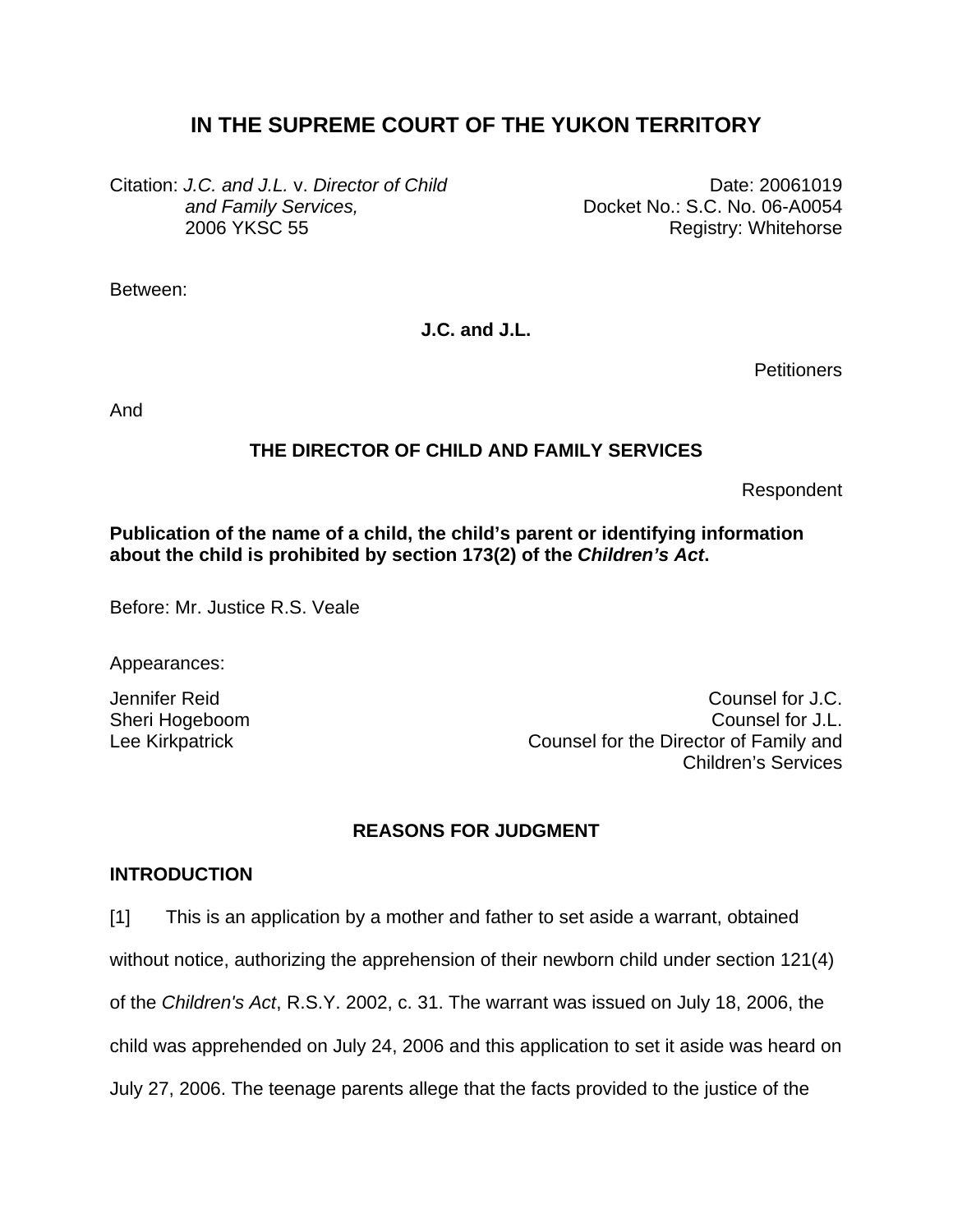peace in support of the warrant were both misleading and incomplete. I dismissed the application while expressing concern about the lack of disclosure made by the director of Family and Children's Services (the director). The following are my reasons.

### **THE FACTS**

[2] The mother and father are 17 and 16 years old, respectively. The director was notified of the mother's pregnancy on May 31, 2006. The intake social worker, who conducted an investigation to determine whether the child was in need of protection, had some difficulty in getting a response from the mother and father. She spoke to the mother and father on June 12, 2006, and arranged a meeting on June 15, 2006, to discuss their plans for the unborn child. In the meantime, the social worker was advised by an anonymous referent that the mother was "cognitively delayed and has suspected mental health issues". This information was confirmed by a person at the teen parent centre. The healthy families worker had been working with the mother and father. She had concerns about their ability to care for themselves and did not expect them to attend their appointment on June  $15<sup>th</sup>$ . She found the young parents to be vague, not trusting and not forthcoming with information.

[3] The intake social worker spoke with one of the mother's doctors on June 13, 2006. The doctor reported that she considered the mother's pregnancy to be high risk. She stated that the mother was too immature to raise a child and would require someone to be with her constantly if the mother were to take the child home.

[4] The public health nurse also had numerous concerns about the ability of the mother and father to parent. She too was concerned about the immaturity of the mother and father and especially the refusal of the mother to answer questions about her drug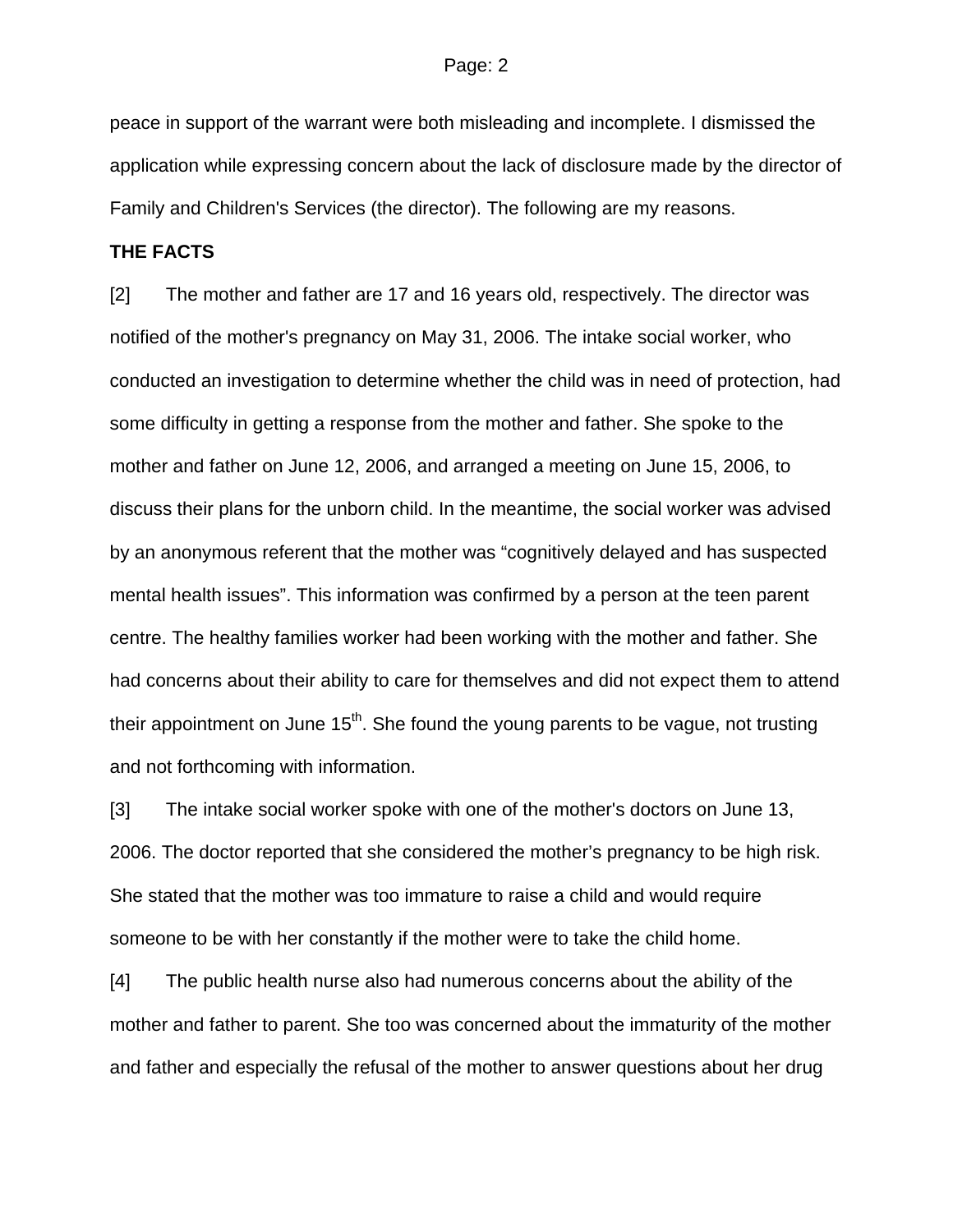and alcohol use. It was previously reported by the person at the teen parent centre that the mother stopped using drugs and alcohol when she learned that she was pregnant at five months.

[5] The meeting took place on June 15, 2006 and appears to have been led by the intake social worker. The mother and father presented as very friendly but extremely immature. The intake social worker expressed the concerns that had been reported to her. The parents reported that they were "not even scared" of having their own child as they had done a lot of babysitting. The parents were not able to give any details on how they would care for the child but indicated that the baby was due in five weeks.

[6] The mother and father advised that they would be moving into their own residence, but one would not be provided to them until the child was born. In the meantime, the parents indicated that they would live with the mother's father. That statement caused great concern to the social worker because the mother's father had a history of child sexual abuse. The mother and father acknowledged the history but stated that he was a "good guy" now. The parents refused the social worker's offer to find alternative accommodation as a department of the federal government was making those arrangements for them.

[7] The social worker who swore the affidavit then stated that she had not heard from the mother and father since the June  $15<sup>th</sup>$  meeting. She also stated that the intake social worker left a message with the mother and father on June 19, 2006, requesting that they contact her. The social worker set out some past history with the mother. The mother has been physically and sexually abused by the man she thought was her biological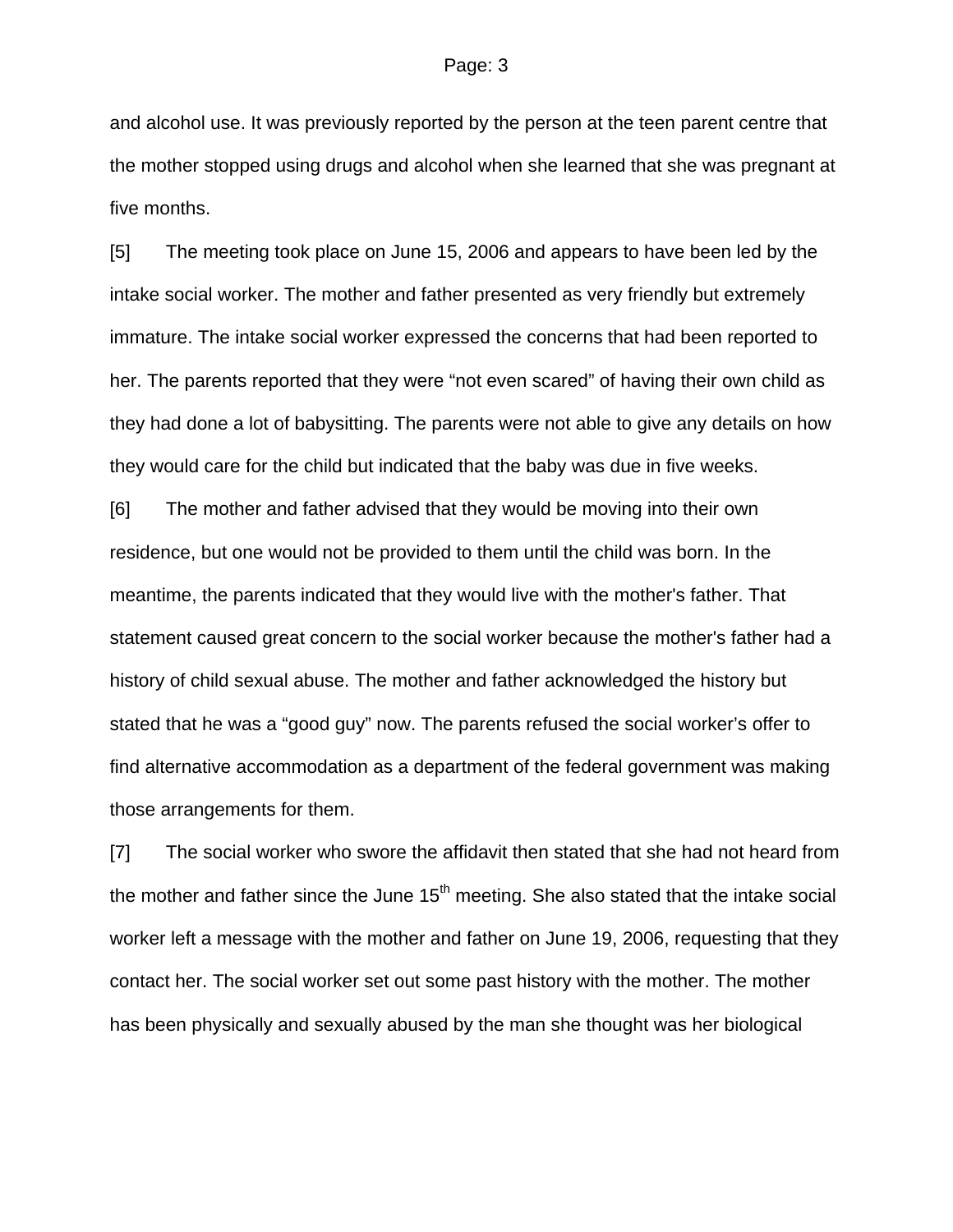father. Her own mother is low functioning and has an estranged relationship with her daughter. The teenage mother also has a history of slashing her arms and legs.

[8] The social worker then reported that the mother and father missed a meeting with her on July 12, 2006. The mother and father also missed another meeting set for July 13, 2006. I do not find the mother's excuse for not attending these meetings to be satisfactory.

[9] On July 12, 2006, the healthy families worker reported that she had seen the mother that day. She reported that the mother was very upset about the possible apprehension of her baby and had been scratching her arms and legs to the point of bleeding.

[10] The maternity ward staff at the hospital advised the on-call social worker that the child was born on July 16, 2006. The nurse reported that the mother was being very appropriate with the baby and trying to feed him. The father was present.

[11] On July 17, 2006, the mother was struggling with breast-feeding and having the child suck on her fingers instead of breast-feeding.

[12] The affidavit concluded with the following:

"[The mother] is 17 years old and [the father] is 16 years old. [The father] works part-time [locally] and allegedly was kicked out of school for drug use. Given [the mother's] history of emotional stability, their age and lack of maturity, their inability to follow through with plans, commitments and expectations, their alleged drug and alcohol abuse issues, their current plan to reside with a known child sexual abuser, and their low functioning, I believe that [the child] should be placed in the director's care until further assessment of [the mother's and the father's] plans can be made."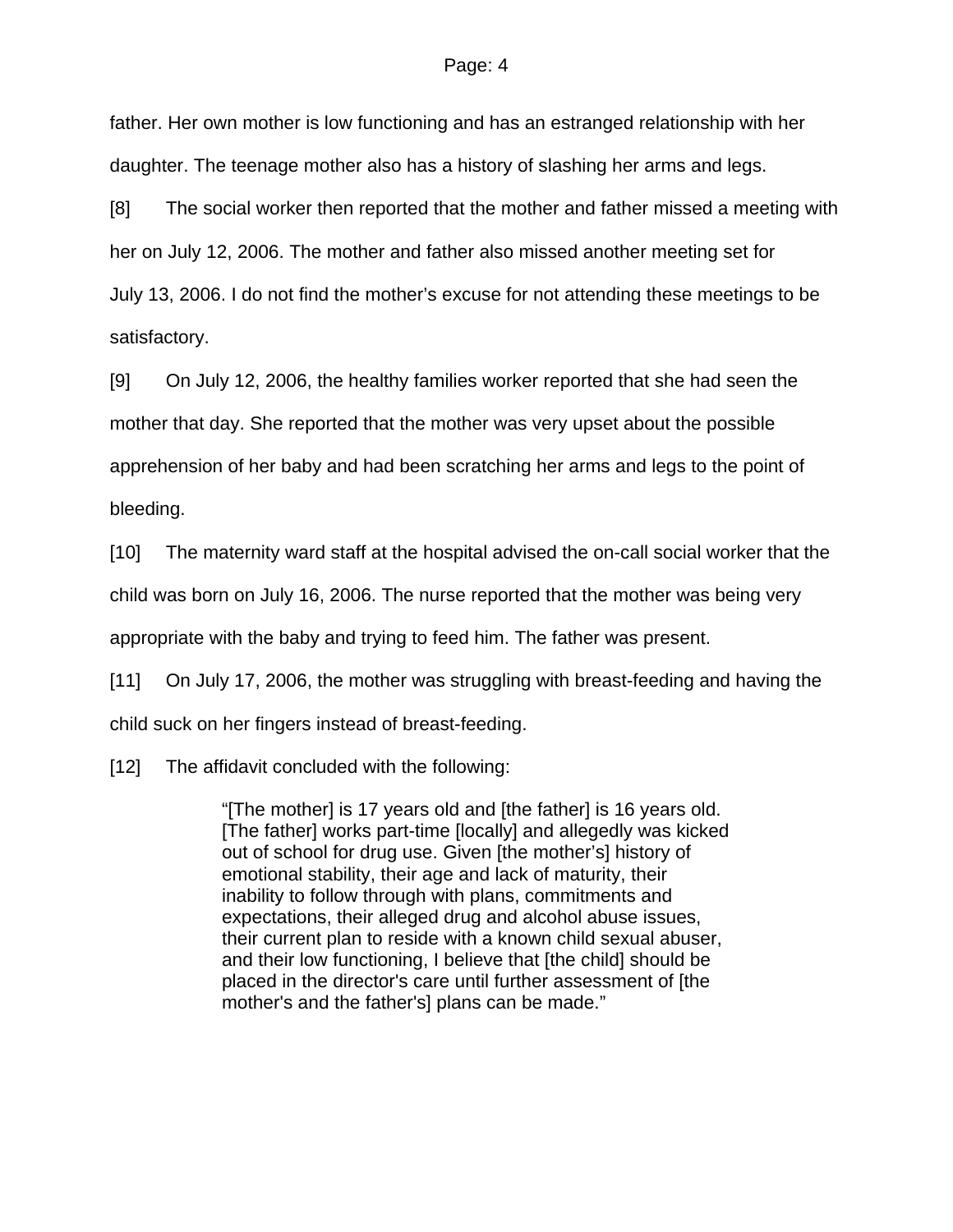[13] The director's plan was to apply for a three-month temporary care and custody order focusing on the goal of family reunification, assessing the ability of the mother and father to parent, and ensuring a safe residence.

[14] However, the social worker who swore the affidavit failed to report that the mother and father had attended a second meeting with the intake social worker on June 22, 2006. The mother stated that the intake social worker said that she was going to take their baby from the hospital because they had not developed a plan requested at the earlier meeting. There were no further details about this meeting and the social worker gave no explanation as to why she failed to disclose it in the application for a warrant without notice.

[15] At this review hearing, a registered nurse who worked at both the hospital and the teen parent centre confirmed in an affidavit that she was present at the June 22, 2006 meeting. She stated that she was not really told what the purpose of the meeting was. She stated that there was some discussion about concerns about drinking during the mother's pregnancy. The registered nurse stated that as far as she knew, the mother did not drink during this pregnancy. She reported that it was a short meeting and the intake social worker requested a further meeting with the mother and father to set up the safety plan, but there was no detailed discussion about the safety plan. The nurse assisted at the birth of the baby and reported that she had no concerns about the mother's ability to look after the baby "with the supports she has in place". The nurse reported that the mother was able to change and feed the baby with no problems. She concluded:

> "That I am supportive of [the child's] return to [J.C and J.L.] in an environment where they have assistance from their family,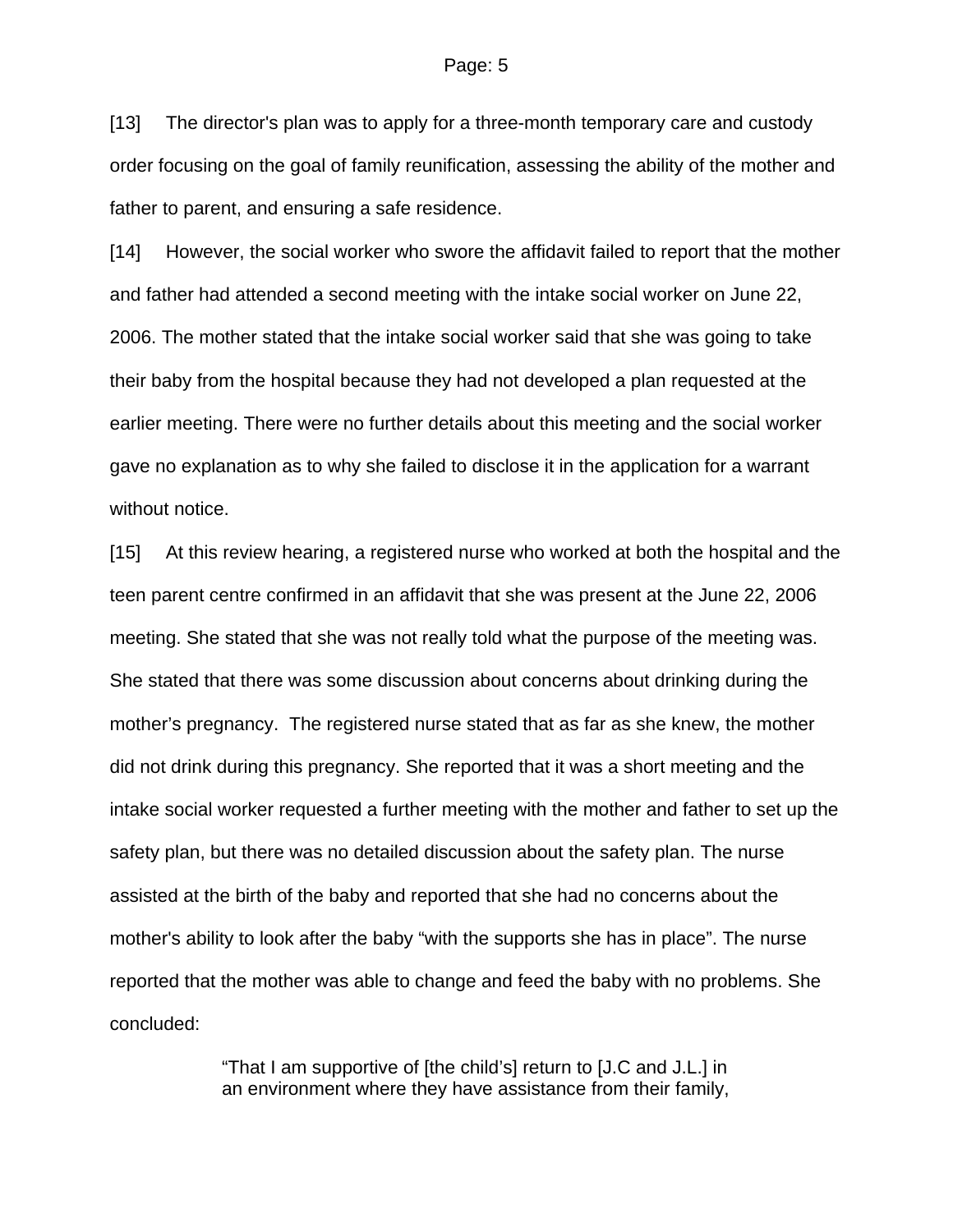and the community supports remain in place. [J.C.] has been doing very well at looking after [the child] and is open and willing to accept whatever advice or support offered."

[16] In her affidavit at the review hearing, the mother recognized that she needs assistance in parenting her child. She stated that she and the father planned to move in with "one of our families so they can support us in our effort to become the best parents we can for [our child]".

[17] I would be remiss if I did not acknowledge the unspoken social context underlying this dispute. I would expect from a First Nation perspective, there are too many First Nation children in care and the director is too quick to intervene. I would expect from the director's perspective, failure to act may have unacceptable consequences of physical abuse or, in the worst case scenario, the death of a child. See *R.* v. *Ellis,* 2005 YKSC 61. I raise these unspoken perspectives as they indicate a wide gap in perceptions. They do not provide any factual basis for this decision.

## **THE LAW**

[18] I am going to discuss the general principles applied in child protection proceedings, the specific sections of the *Children's Act* applicable to this case, the standard of review and the disclosure principles in the child protection context.

## **General Principles**

[19] The leading Supreme Court of Canada decisions in child protection proceedings are *New Brunswick* v. *G.(J.)*, [1999] 3 S.C.R. 46 and *Winnipeg Child and Family Services* v. *K.L.W.,* 2000 SCC 48. Both cases deal with slightly different issues than those arising in the case at bar. Nevertheless, they contain a number of general principles that are useful guidelines.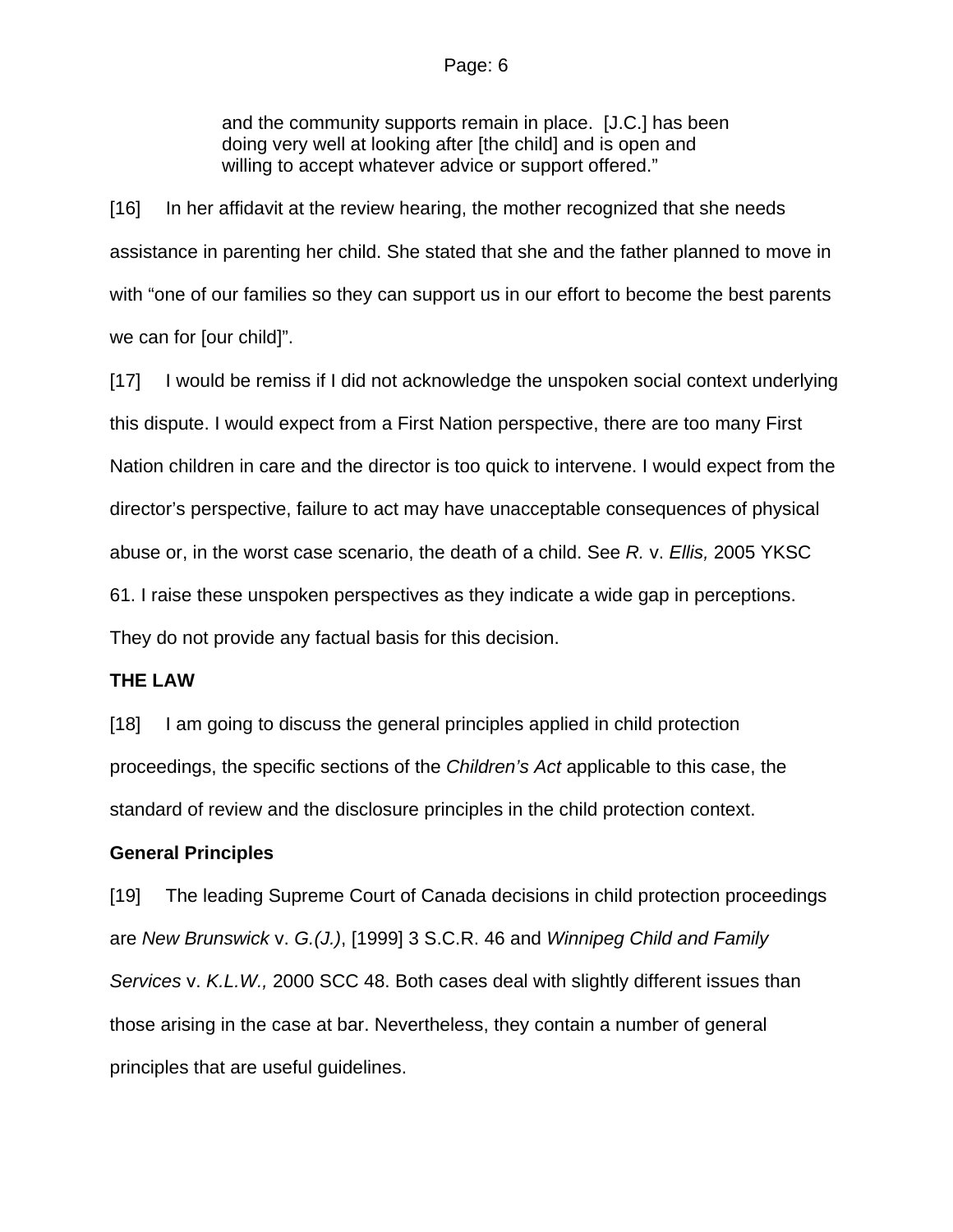[20] In *New Brunswick* v. *G.(J.),* the Court considered the parent's right to statefunded counsel when the state intervened to apprehend a child. The focus was on whether the parent's right to security of the person guaranteed by section 7 of the *Charter* was infringed when the parent did not have counsel at the child protection hearing. The Court concluded that the combination of stigmatization and disruption of family life constituted a restriction on the security of the person. In the context of that case, the guiding principle was expressed at paragraph 70 as follows:

> "… The state may only relieve a parent of custody when it is necessary to protect the best interests of the child, provided that there is a fair procedure for making this determination."

[21] The Supreme Court concluded that fairness required that the parent, in some circumstances such as indigency, be provided with state-funded counsel to ensure a fair custody hearing.

[22] In *K.L.W.*, the precise issue was whether the state could apprehend a child without prior judicial authorization in "non-emergency" circumstances. The statute permitted the apprehension of a child without prior judicial authorization. L'Heureux-Dubé J., writing for the majority, concluded that where there was serious harm or risk of serious harm to the child, the lack of prior judicial authorization would not necessarily offend the principles of fundamental justice (paragraph 117).

[23] L'Heureux-Dubé J. also noted in passing, at paragraph 129, that parents could challenge the agency's decision to apprehend a child by bringing an action immediately by way of prerogative writ for return of the child without waiting for the "reasonable and probable grounds hearing". That is precisely the action brought by the parents in the case at bar, although unlike *K.L.W.*, the director had previously obtained prior judicial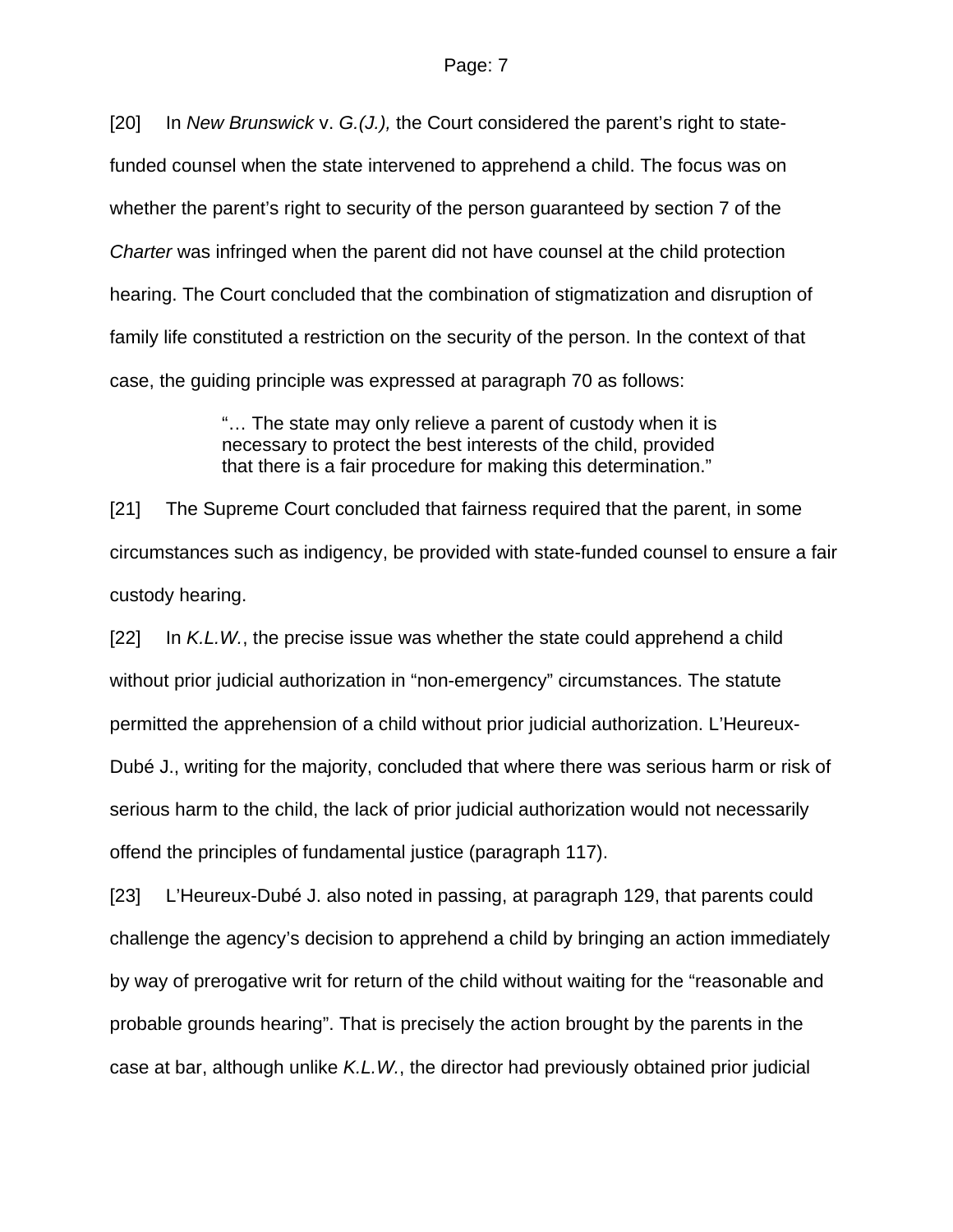authorization, albeit without notice to the parents, as permitted by section 121(4) of the *Children's Act*. To that extent, the dissent of McLachlin C.J. and Arbour J. has some relevance as they examined the procedural safeguards required to obtain a judicial warrant to apprehend a child without parental notice.

[24] For convenience, I will summarize some of the general principles from the majority judgment in *K.L.W.:*

- 1. the mutual bond of love and support between parents and their children deserves the greatest respect (paragraph 72);
- 2. parents must be accorded a large measure of freedom from state interference to raise their children as they see fit (paragraph 72);
- 3. it must also be recognized that children are vulnerable and require protection from harm (paragraph 73);
- 4. as children cannot exercise their rights independently in circumstances of abuse and neglect, the state has the statutory duty and power to intervene to protect children (paragraph 75);
- 5. despite that fact that apprehension is an interim child protection measure, it involves the physical removal of a child from the parents and potentially leads to a lengthy separation from the parents (paragraph 79);
- 6. in balancing these potentially conflicting objectives, the majority agreed with the observation of the Alberta Court of Appeal that child protection legislation is a child welfare statute not a parent's right statute (paragraph 80);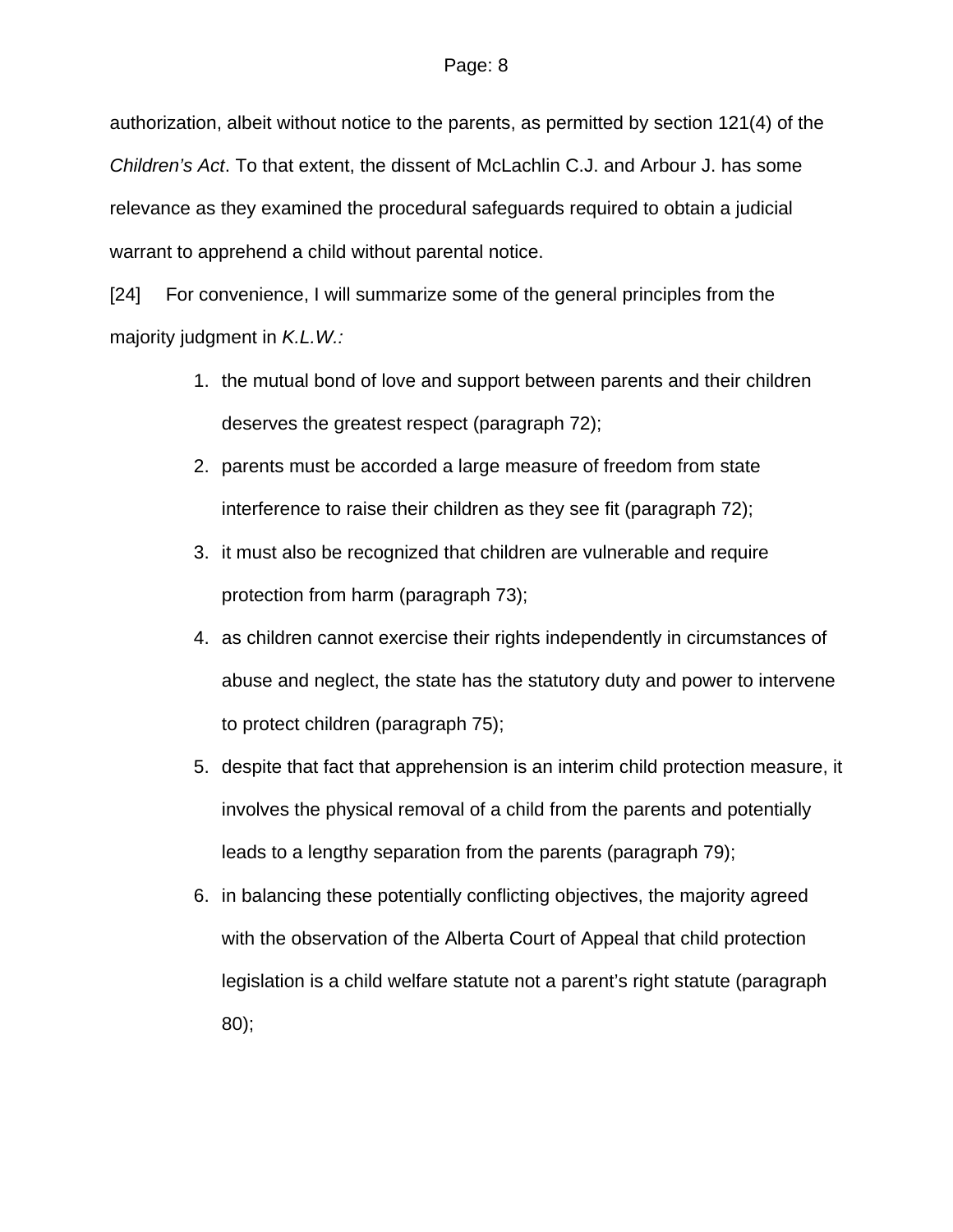7. the majority was reluctant to import procedural protections from the criminal context as the state's protective purpose in apprehending a child is clearly distinguishable from the state's punitive and protective purpose in the criminal context of seeing justice done with respect to a criminal act (paragraph 98).

[25] L'Heureux-Dubé J. stated that the time and delay in preparing for a prior judicial authorization, on the facts of the case, could have imposed a risk of serious harm on the baby. She concluded that an "emergency" threshold for apprehension without prior judicial authorization was inappropriate while acknowledging the existence of such a legislative practice in some jurisdictions.

[26] L'Heureux-Dubé J. observed that courts often defer to the agency's assessment in a without notice proceeding for judicial authorization. As the result, she found that the without notice authorization provided only "limited enhancement of the fairness of the apprehension process".

[27] In contrast, the dissenters relied on paragraph 79 of *G.(J.)* which states:

"Few state actions can have a more profound effect on the lives of both parent and child. Not only is the parent's right to security of the person at stake, the child's is as well. Since the best interests of the child are presumed to lie with the parent, the child's psychological integrity and well-being may be seriously affected by the interference with the parent-child relationship."

[28] Arbour J., at paragraph 24, acknowledged that in an application for a warrant without notice, a judge may defer to the applying agency but could raise concerns resulting in a request for more information. Further, if the concerns are "profound enough, and the child is not at any immediate risk of harm, the matter might be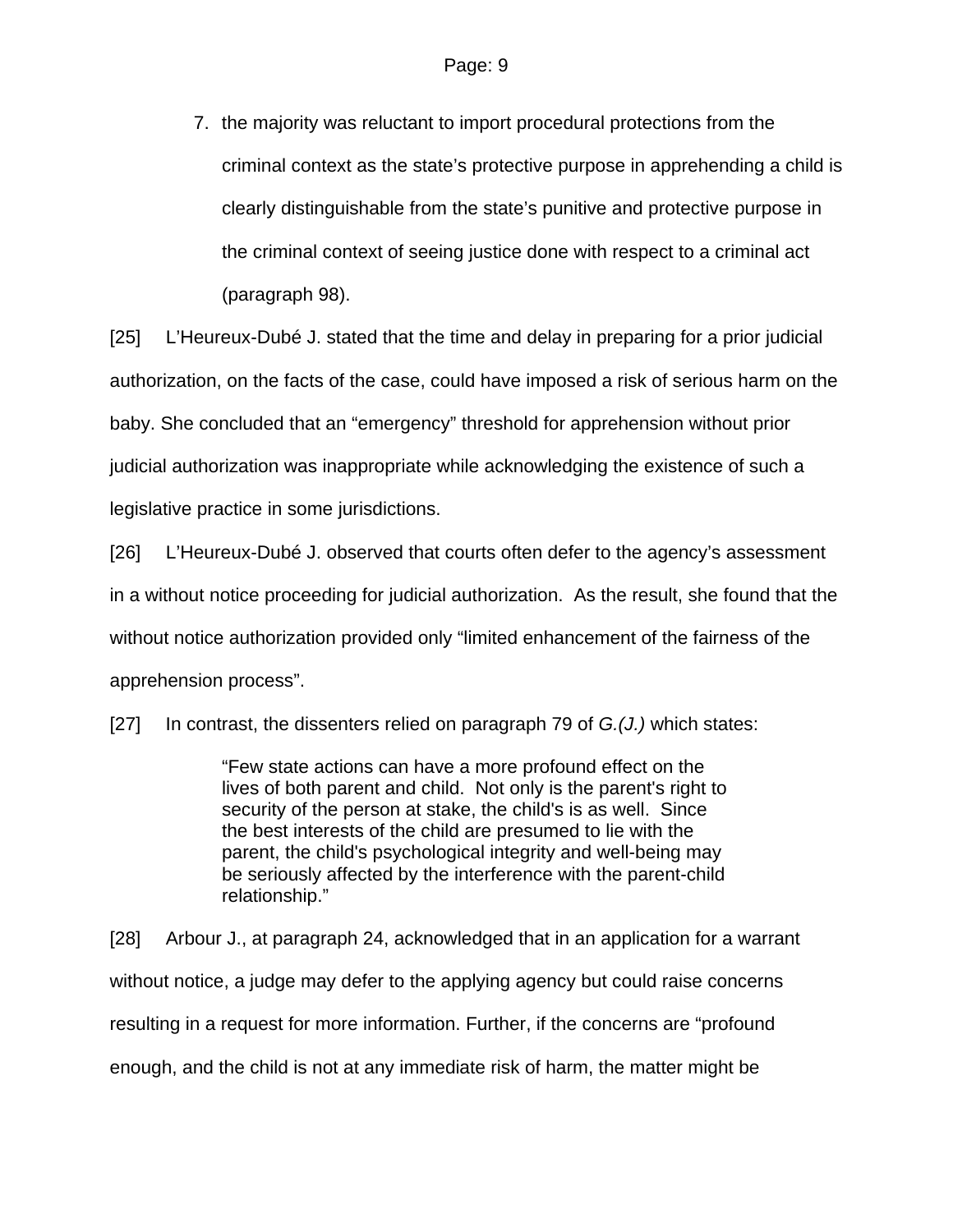adjourned for an adversarial hearing." Thus an independent judicial scrutiny ensures that

the child protection agency can articulate the grounds in a non-emergency situation. The

warrantless apprehension of children in emergency situations was conceded as

necessary by all parties. As stated earlier, some jurisdictions, including the Yukon,

require prior judicial authorization except in emergency situations.

[29] Arbour J. found there was ample time to apply for judicial authorization before apprehension when the mother and child remained in the hospital under medical supervision (paragraph 38). She also found that any immediate danger could be addressed by using the "telewarrant procedure".

[30] Arbour J. concluded at paragraph 41:

"… [A without notice] application to an independent and impartial judicial officer would provide some assurance to families experiencing a dramatic disruption to their lives at the hands of the state that this disruption is being conducted in a manner that is procedurally fair and constitutionally sound."

# **The** *Children's Act*

[31] Section 1 of the *Children's Act* (the *Act*) provides that the interests of the child shall be the paramount consideration in proceedings under the *Act*. It also provides that when the rights or wishes of a parent and a child conflict, the best interests of the child shall prevail.

[32] Section 2(2) provides that the rules of equity shall not prevail over the provisions of the *Act*. For example, it is a rule of equity that a person must make full and frank disclosure in applications without notice. Therefore, a failure to fully disclose could be interpreted to prevail over the best interests of the child. Section 2(2) prevents such an interpretation.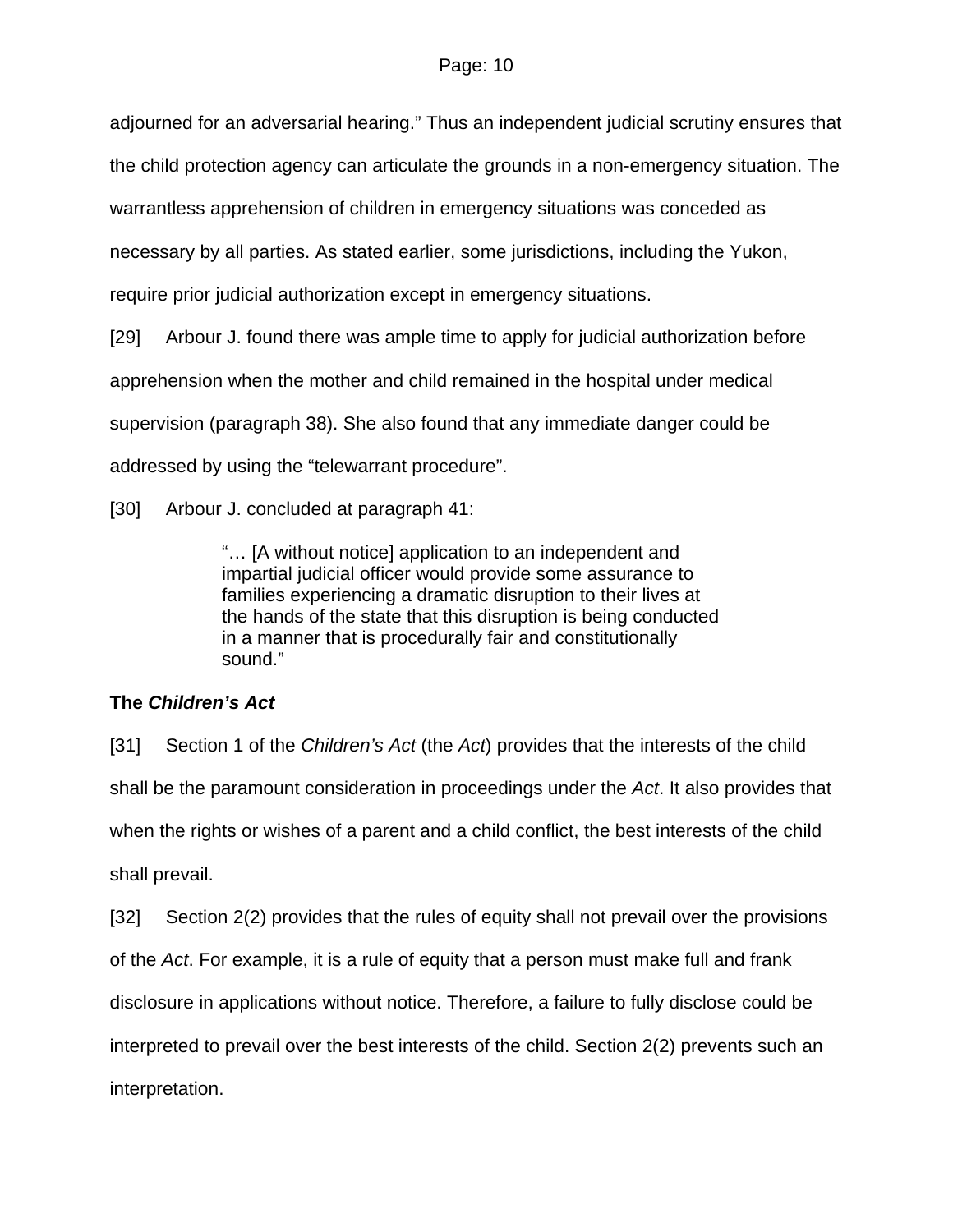[33] Part 4 of the *Act* deals with child protection.

[34] The policy of the director and the implementation of that policy are clearly

articulated in ss. 108 and 109 of the *Act* as follows:

**108** It is the policy of the Minister and the director to supply services as far as is reasonably practicable to promote family units and to diminish the need to take children into care or to keep them in care.

**109** For the implementation of the policy described in section 108, the director shall take reasonable steps to ensure the safeguarding of children, to promote family conditions that lead to good parenting, and to provide care and custody or supervision for children in need of protection.

[35] Although these sections do not state that "the best interests of the child are

presumed to lie with the parents" as set out in paragraph 79 of *G.(J.)*, it is implicit that

the family unit is to be respected and promoted.

[36] Section 118 of the *Act* sets out the circumstances where a child is in need of

protection. In this case, the ultimate issue is whether the parents are "unable to provide

proper or competent care, supervision or control over the child."

[37] The *Act* provides three procedures that the director may utilize to take a child into

care pending a judicial determination that a child is in need of protection.

## **1. A Warrant Application With Notice**

[38] Under section 120(1), the director, who has reasonable and probable grounds to believe and does believe a child "might be in need of protection", may give notice to the parent requiring the parent to appear before a judge to determine whether the child is in need of protection or whether further investigation is required. The operative word is "might" be in need of protection. This suggests a situation where the director has suspicions or concerns about a child that may indicate the child is in need of protection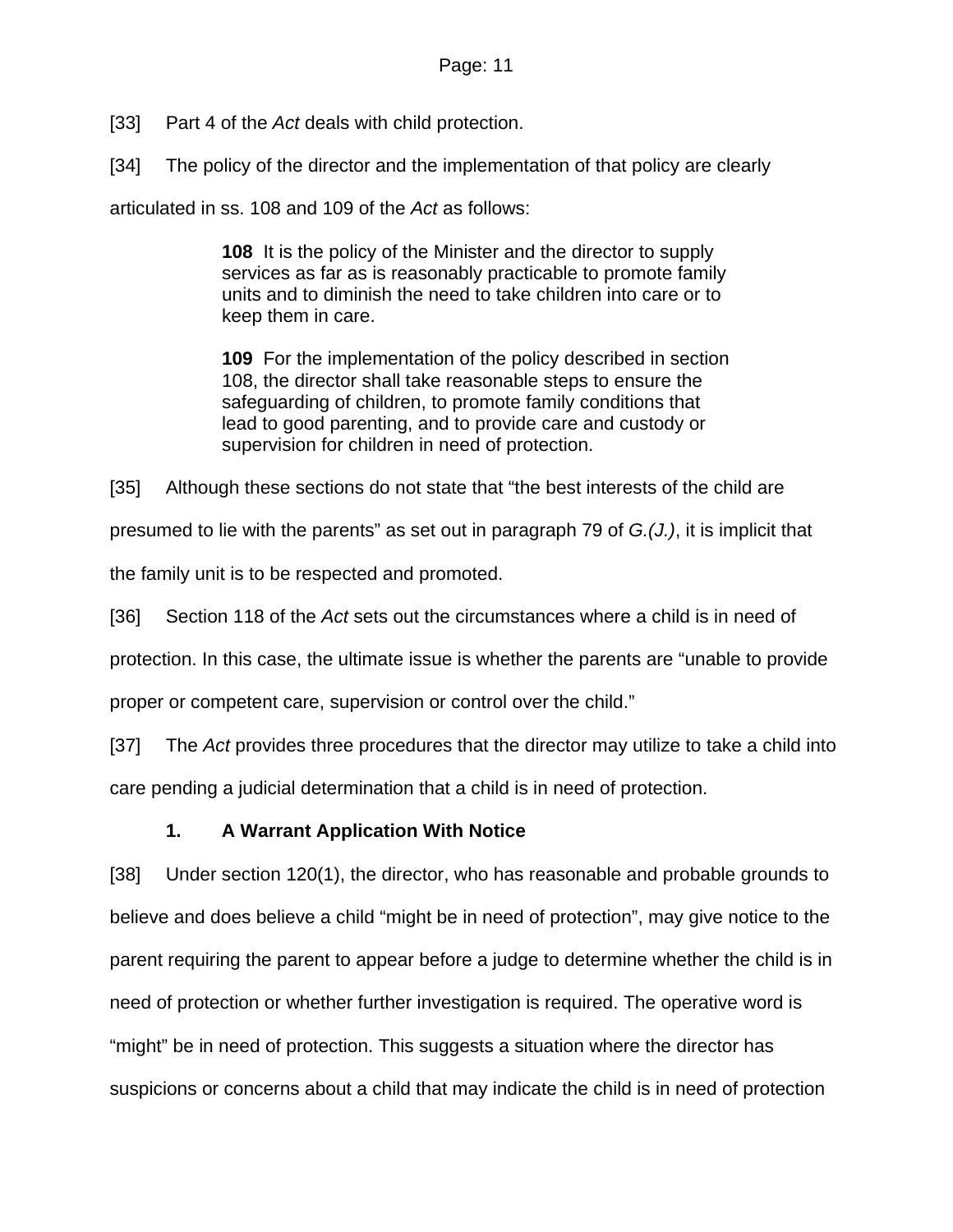or should be made available to the director for investigation. It is not a situation where the director has subjective and objective reasonable and probable grounds that the child is in need of protection. Appropriately, it requires notice to the parents and an adversarial hearing which would permit the parents to respond before the child could be taken into care. The ultimate decision would be made after a fair hearing before an independent and impartial judge.

## **2. A Warrant Application Without Notice**

[39] The second procedure to apprehend a child is under section 121(4) of the *Act* which provides that the director (or an agent or peace officer) may apply for a warrant to take a child into care if the director "has reasonable and probable grounds to believe and does believe that a child is in need of protection". Section 121(9) states that the application "may be made without notice". These applications are typically made without notice and the judge may have little choice but to defer to the agency and issue a warrant. However, at this hearing, if the judge has concerns, the application can always be changed to a hearing where the parents are notified and participate before the warrant is issued (see *K.L.W.* at paragraph 24). If the warrant is issued and the child is apprehended, section 123 requires that the concerned parent be given notice in writing of a second hearing to be held not later than 7 days after the child is taken into care. The second hearing is to determine the identity of the parents and child and, with the parents participating, to determine whether reasonable and probable grounds exist for taking the child into care. If the judge finds that the child should be taken into care, pursuant to section 123(6), the child is placed in the temporary care and custody of the director until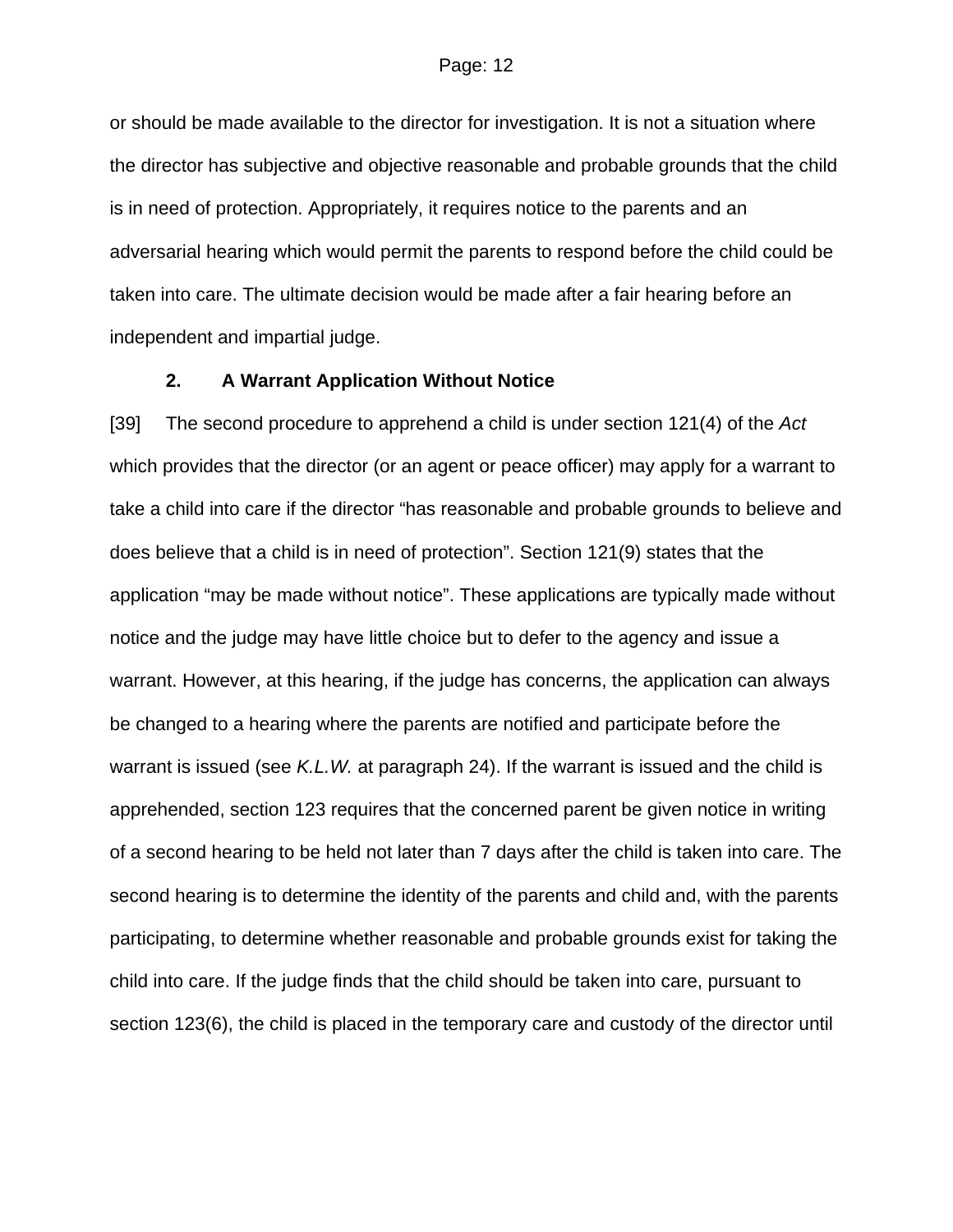a further hearing is held within 2 months to determine whether the child is in need of protection.

[40] Section 167(1) provides that the application for a warrant to take a child into care under section 121(4) may be made by telephone if it is impractical for a judge to be available (a telewarrant application). Thus, there is no necessity to wait for an emergency to arise and then proceed without a warrant. In a telewarrant application, the judge records the evidence verbatim, "or in as complete and accurate a fashion as practical", to be certified and filed.

[41] In judicial review proceedings, questions always arise about what questions were asked and the answers given in the without notice hearing. In my view, it would be appropriate to follow a similar procedure in court applications as required for telewarrant applications. Questions and answers that may be exchanged could be tape recorded or written up by the justice of the peace. This will ensure that a reviewing judge and the parents will be aware of all matters that arose in the without notice hearing. Additional evidence can be put on the record by affidavit or it can be added to the filed affidavit by a hand-written notation of the applicant duly initialled.

### **3. Apprehension Without a Warrant**

[42] The third procedure to take a child into care is without a warrant where the director has subjective and objective reasonable and probable grounds to believe that the child "is in immediate danger to their life, safety or health" pursuant to s. 121(1) of the *Act*. This would be followed by the reasonable and probable grounds hearing within 7 days of the apprehension.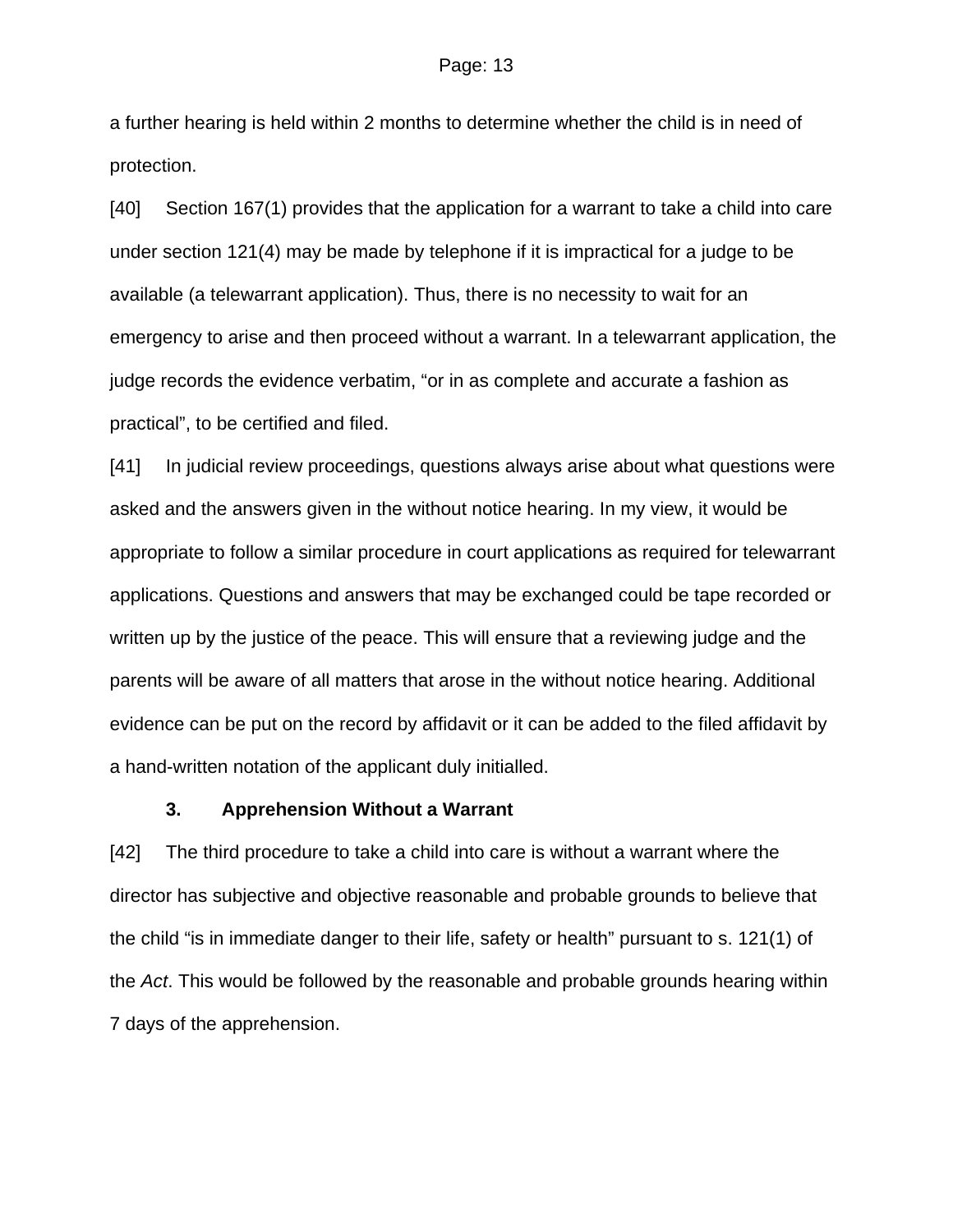[43] In this case, the director applied for the apprehension of the newborn child without notice to the parents. The parents, as they are entitled, have not waited for the reasonable and probable grounds hearing and brought an application (known as a prerogative writ) to set aside the warrant. The application to set aside the warrant is based upon the failure of the director to provide the justice of the peace full and frank disclosure in the without notice application.

### **The Standard of Review**

[44] The parents apply to set aside the warrant to apprehend their child issued by the justice of the peace (a writ of certiorari). Additionally, they apply for an order that the director return their child to them (a writ of mandamus). Counsel for the director did not object to the application being heard presumably based on the statement by L'Heureux-Dubé J. in *K.L.W.* that such an application was open to parents whose children were apprehended without notice. *Certiorari* is particularly appropriate in child protection warrants where the psychological and physical disruption of removing a child from a parent is so profound that the interests of justice require immediate intervention by a superior court where appropriate. It is a remedy to be exercised with great care and is always discretionary.

[45] The justice of the peace did not provide reasons for issuing the warrant to apprehend. The nature of the problem is one of mixed fact and law which would usually indicate a reasonableness standard of review. However, the addition of new facts that were not before the justice of the peace suggests that the correctness standard should be applied.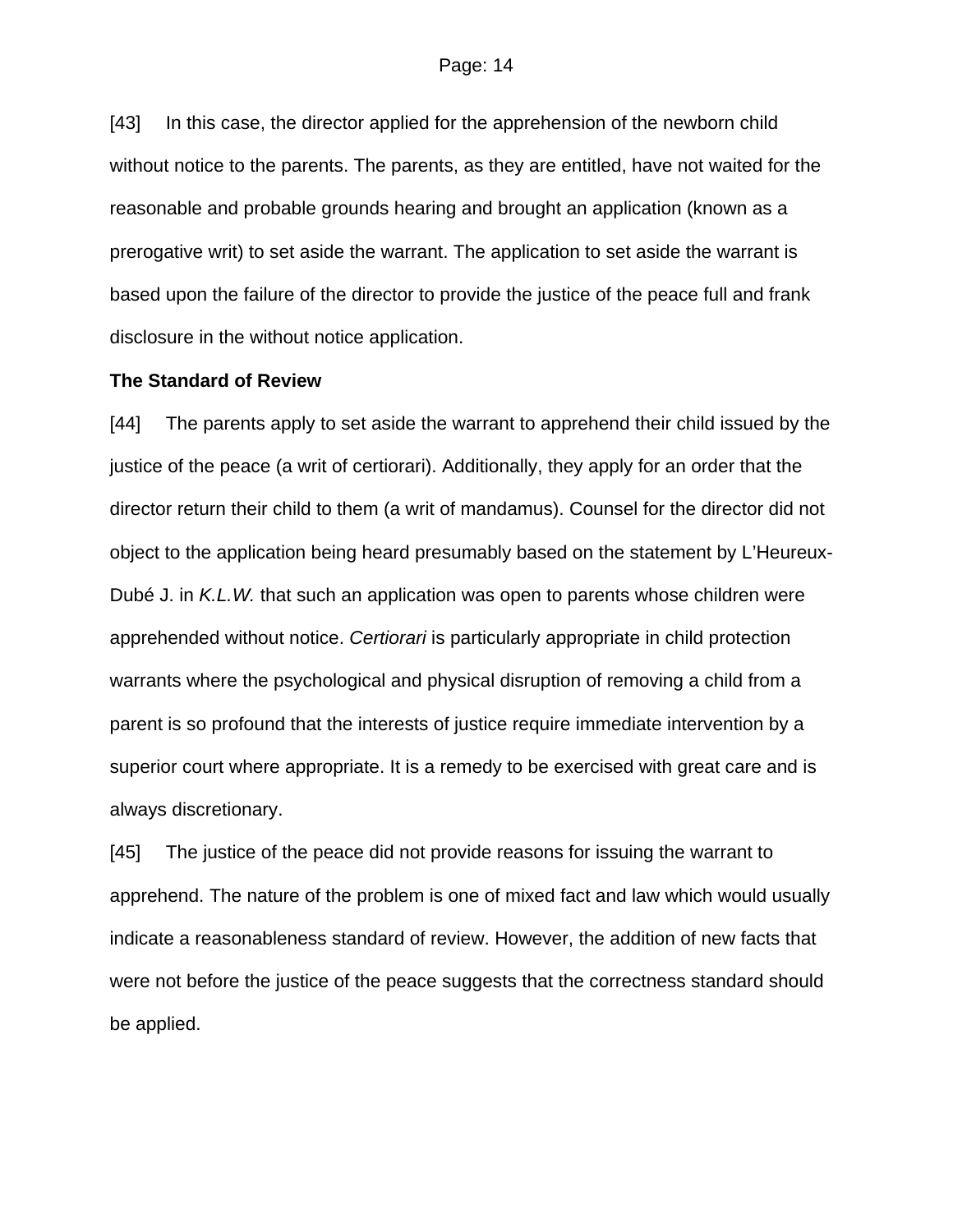## **Disclosure Principles in the Child Protection Context**

[46] In a civil action, the case law and *Rules of Court* set a very high standard for disclosure in applications without notice. An order made without notice will be set aside if the applicant has not made full and frank disclosure of relevant facts. The applicant must be shown to use "utmost good faith". See *Gulf Islands Navigation Ltd*. v. *Seafarers International Union of North America (Canadian District)* (1959), 27 W.W.R. 652 at 654 (B.C.S.C.), aff'd 28 W.W.R. 517 (B.C.C.A.). Despite the views of their clients, lawyers must always disclose all facts that might influence the court's decision. See *Evans* v. *Silicon Valley IPO Network*, 2004 BCCA 149. Similarly, a without notice order may be set aside on its merits whether or not a material misrepresentation was made. See *Money in a Minute Auto Loans Ltd.* v. *Price*, 2001 BCSC 864.

[47] In the criminal context, an authorization to intercept private communications may be given on the legal test set out in the *Criminal Code*. The without notice application must set out the facts "fully and frankly" as stated in *R.* v. *Araujo* (2000), 149 C.C.C. (3d) 449 (S.C.C.). In *R.* v. *Garofoli*, [1990] S.C.J. No. 115, at paragraph 56, the Supreme Court of Canada decided that:

> The reviewing judge does not substitute his or her view for that of the authorizing judge. If, based on the record which was before the authorizing judge as amplified on the review, the reviewing judge concludes that the authorizing judge could have granted the authorization, then he or she should not interfere. In this process, the existence of fraud, nondisclosure, misleading evidence and new evidence are all relevant, but, rather than being a prerequisite to review, their sole impact is to determine whether there continues to be any basis for the decision of the authorizing judge.

[48] The child protection context is quite distinct from both the civil and criminal context. Unlike the civil context, a child protection case does not deal only with the state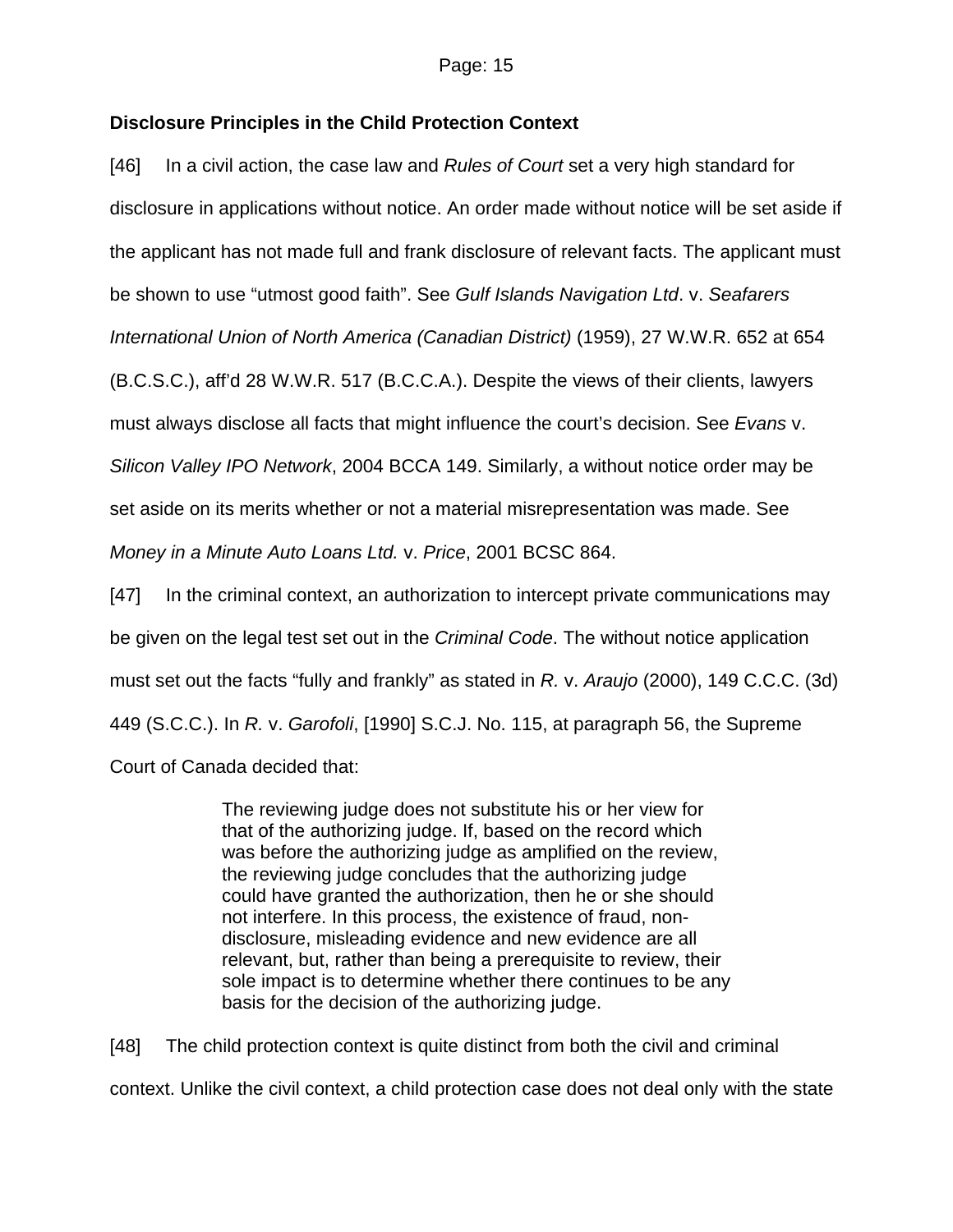and the parent. The best interests of the child prevail and that may coincide with the concerns of the state or the parents as the case may be. The interests of the child are so important that in many child protection cases, the child has legal counsel. The legal test to obtain a warrant in a child protection proceeding is completely different than the test to obtain a warrant in a criminal proceeding. The state is not obtaining evidence to pursue a criminal charge; it is obtaining a warrant to remove a child from his or her parents. It can only be done if there are reasonable and probable grounds to believe the child is in need of protection and it is in the best interests of the child to be removed from his or her parents. Cases or principles in the civil or criminal context may be useful for comparative purposes, but great caution must be used as the underlying principles are so different.

[49] As discussed earlier, the purpose of issuing of a warrant is to ensure the rights of a vulnerable child to health and safety. This involves a delicate balancing of the best interests of the child both from the perspective of unnecessary apprehensions from undue state intervention and where necessary, protecting a child from his or her parents. [50] There can be no doubt that there is a heavy obligation on the state to disclose all the evidence about the circumstances of the child and the parents in a full and frank manner. This includes material facts that both support and do not support the issuing of a warrant for apprehension. The without notice hearing must be as procedurally fair as possible. Full and frank disclosure of all material facts puts the judge or justice of the peace in the same position as the director to assess whether there are objective reasonable and probable grounds. Where the judge may have serious concerns about the issuance of a warrant, more questions may be asked and the judge may conclude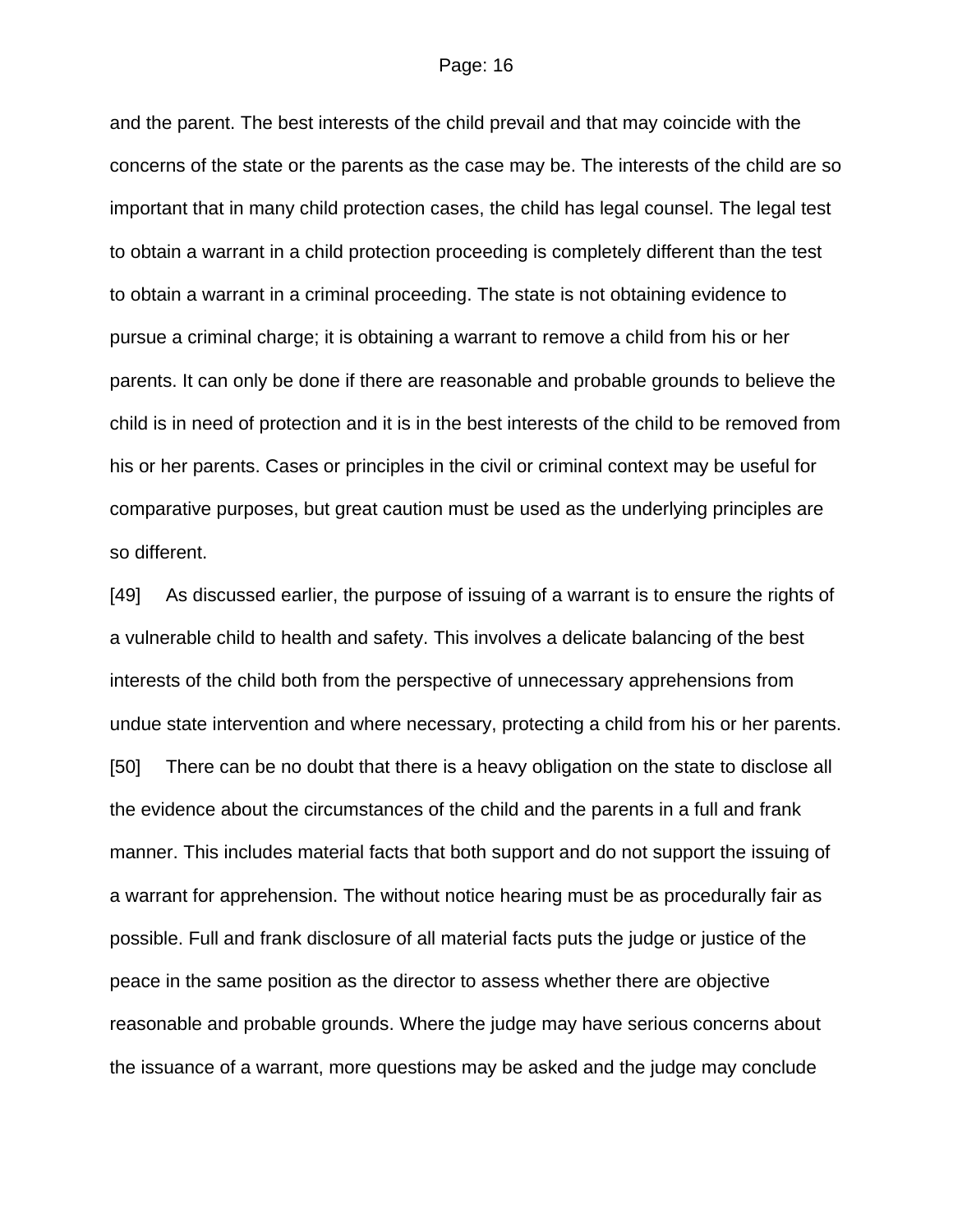that rather than granting or refusing to issue a warrant, an adversarial hearing may be appropriate in fairness to the parents and the child.

[51] The following cases, although based upon reasonable and probable grounds hearings after warrants were issued, provide examples where non-disclosure of critical facts resulted in setting aside apprehensions of children.

[52] In *Child and Family Services of Western Manitoba* v. *K.B*., 2006 MBQB 94, the agency made a warrantless apprehension and applied for a six-month supervision order. The parents applied to have the apprehension quashed. Menzies J. concluded that the agency misled the court. The social worker told the court that the father had been informed by his son that the son had, two years earlier, sexually abused his sister (the child taken from the father). The social worker reported that the father did not believe his son and did not report the incident. The social worker deemed the child in need of protection and placed the child with her mother.

[53] The social worker did not disclose to the court that the father advised the social worker, in addition to not believing the son, that the son was a resident of a psychiatric facility and had no access to his sister at the time of the apprehension. Thus, the court decided that the agency did not have reasonable and probable grounds to believe the child was in need of protection and had no authority to apprehend her from the father.

[54] In *Children's Aid Society of the Niagara Region* v. *C.B.*, [2005] O.J. No. 3878, the society apprehended two children and a grandchild of the parents without a warrant. The society sought a six-month wardship order. The parents applied for an order to set aside the warrantless apprehension and for the return of the three children. On the facts, the social worker had received an anonymous tip and investigated it. At the moment of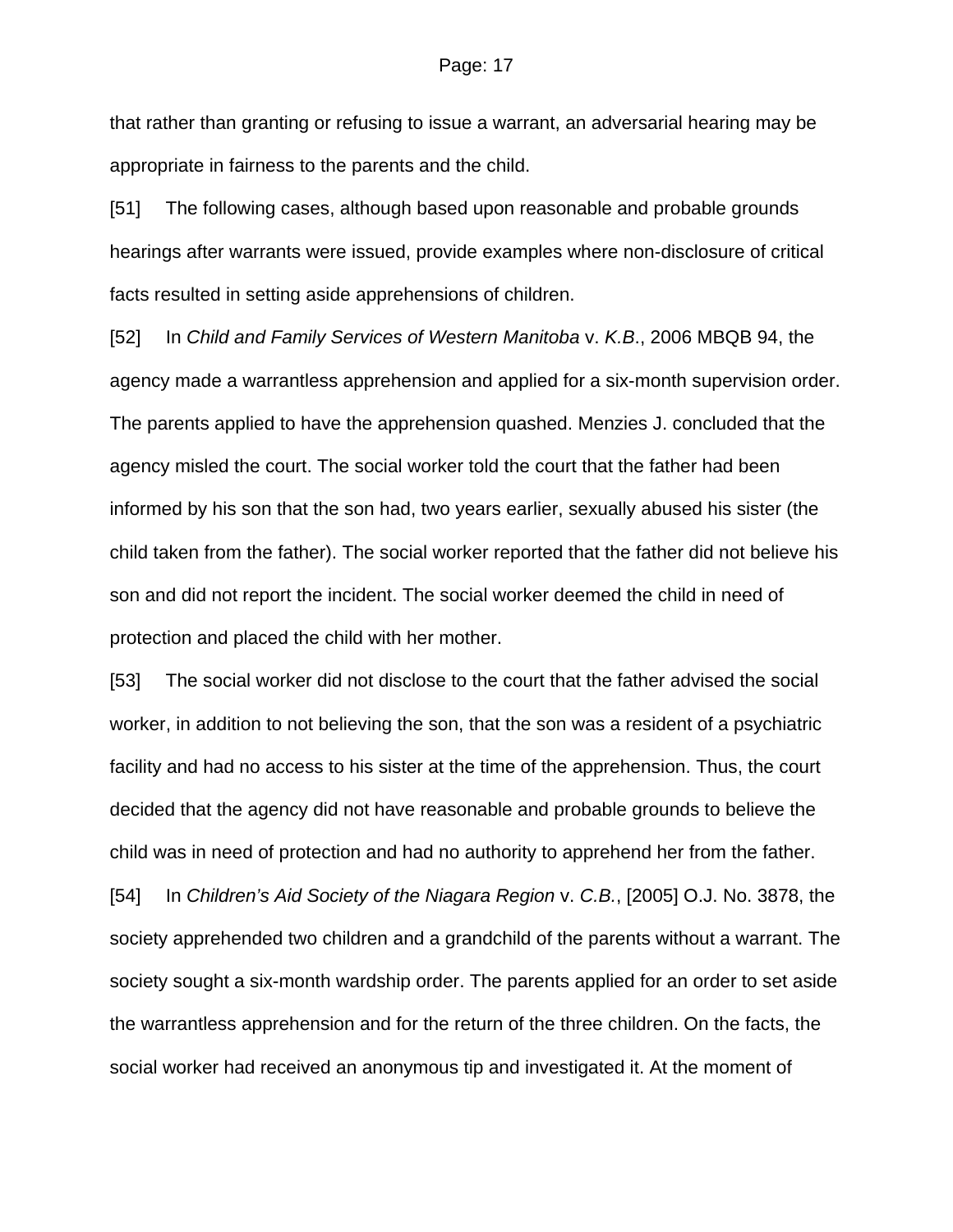apprehension, the social worker was aware that the six items alleged by the tipster were reduced to the sole ground of drug use and the growing of marijuana. The father admitted to drug use and agreed to attend a drug treatment centre for assessment.

[55] The *Child and Family Services Act*, R.S.O. 1990, c. C.11, requires that the child protection worker believe on reasonable and probable grounds that the child is in need of protection and that there is a substantial risk to the child's health and safety during the time that would be required to have a hearing.

[56] The trial judge found that the society did not address the issue of whether a warrant was necessary and there was no evidence that there would be a significant delay in obtaining a warrant. The judge concluded on the additional evidence that a warrant would not have been issued based on new evidence from community members who held the parents in high regard. The judge returned the children to the mother on a number of conditions, including further drug tests on the father. This case is useful as it provides a procedure for reviewing whether a warrant would have been granted if it had been applied for. The trial judge was prepared to consider additional evidence from both the agency and the parents. The trial judge also assessed costs against the society, a procedure not permitted under section 159 of the Yukon *Children's Act.*

[57] In my view, the approach to a judicial review of a warrant without notice to apprehend a child should be as follows:

1. the agent of the director has a heavy obligation to disclose all the evidence about the circumstances of the child and the parents in a full and frank manner including all material facts discovered in the investigation that support and do not support a warrant to apprehend the child;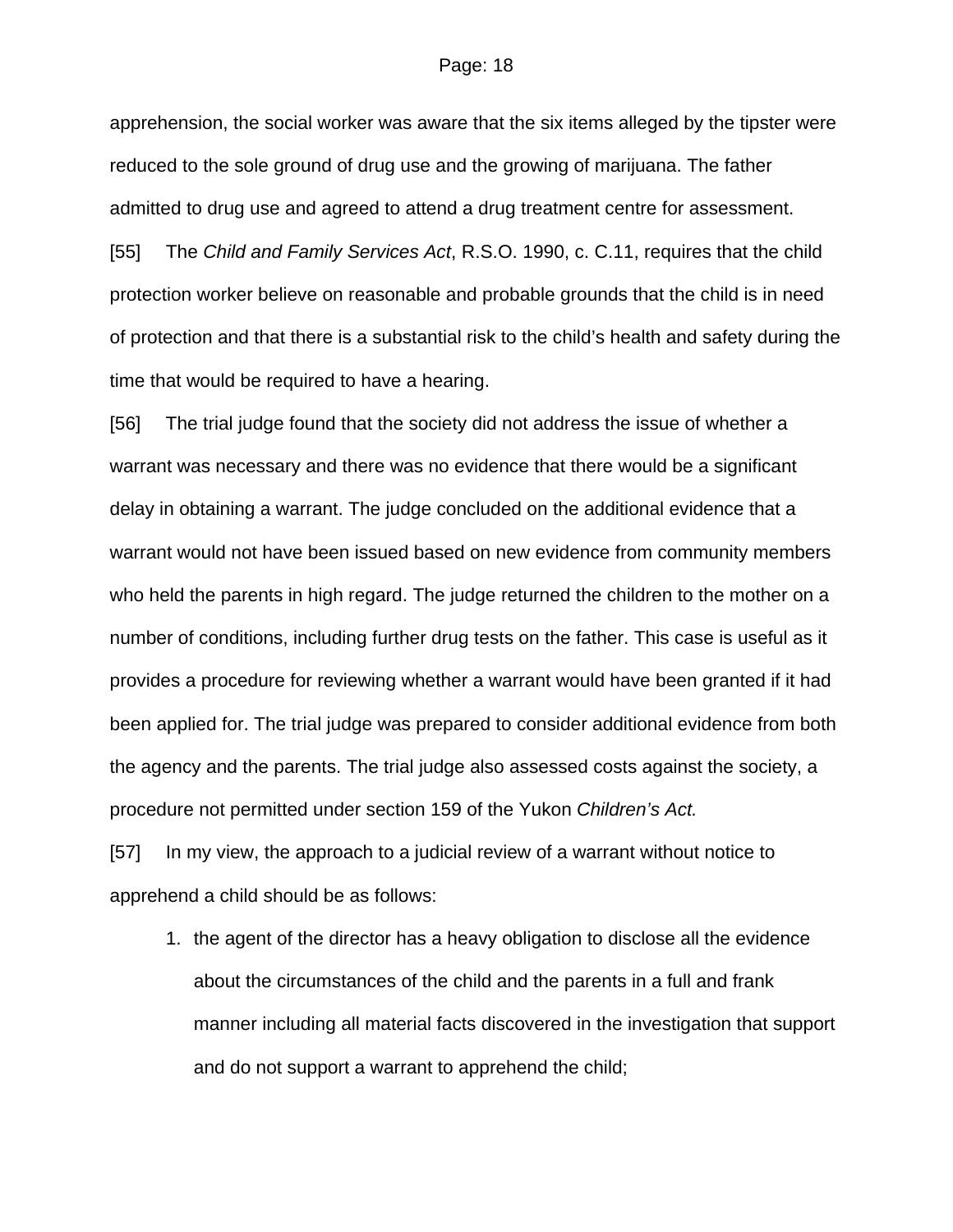- 2. the record from the original application for a warrant may be amplified by additional evidence from both the director and the parents;
- 3. in an application for judicial review, the issue continues to be whether the agent of the director has reasonable and probable grounds to believe and does believe that the child is in need of protection. In other words, does the new evidence change the original decision to issue a warrant;
- 4. the fact that the agent of the director is found to have misled or failed to disclose material facts is not sufficient in itself to set aside a warrant. The evidence as a whole must be evaluated from the perspective of the best interests of the child to determine if the subjective and objective test of section 121(4) has been met.

### **ANALYSIS**

[58] I am going to review the decision to issue a warrant to apprehend this child firstly on the issue of whether the director proceeded in a reasonable manner pursuant to the articulated policy of the *Act*, and secondly, whether the failure to make full disclosure should result in the warrant being set aside.

[59] There is no doubt that the director has an obligation to pursue the least intrusive means of ensuring the protection and safety of children. It is for this reason that the *Children's Act* sets out three alternative methods of apprehending children:

1. the warrant application to a judge with notice to parents when the director believes a child might be in need of protection;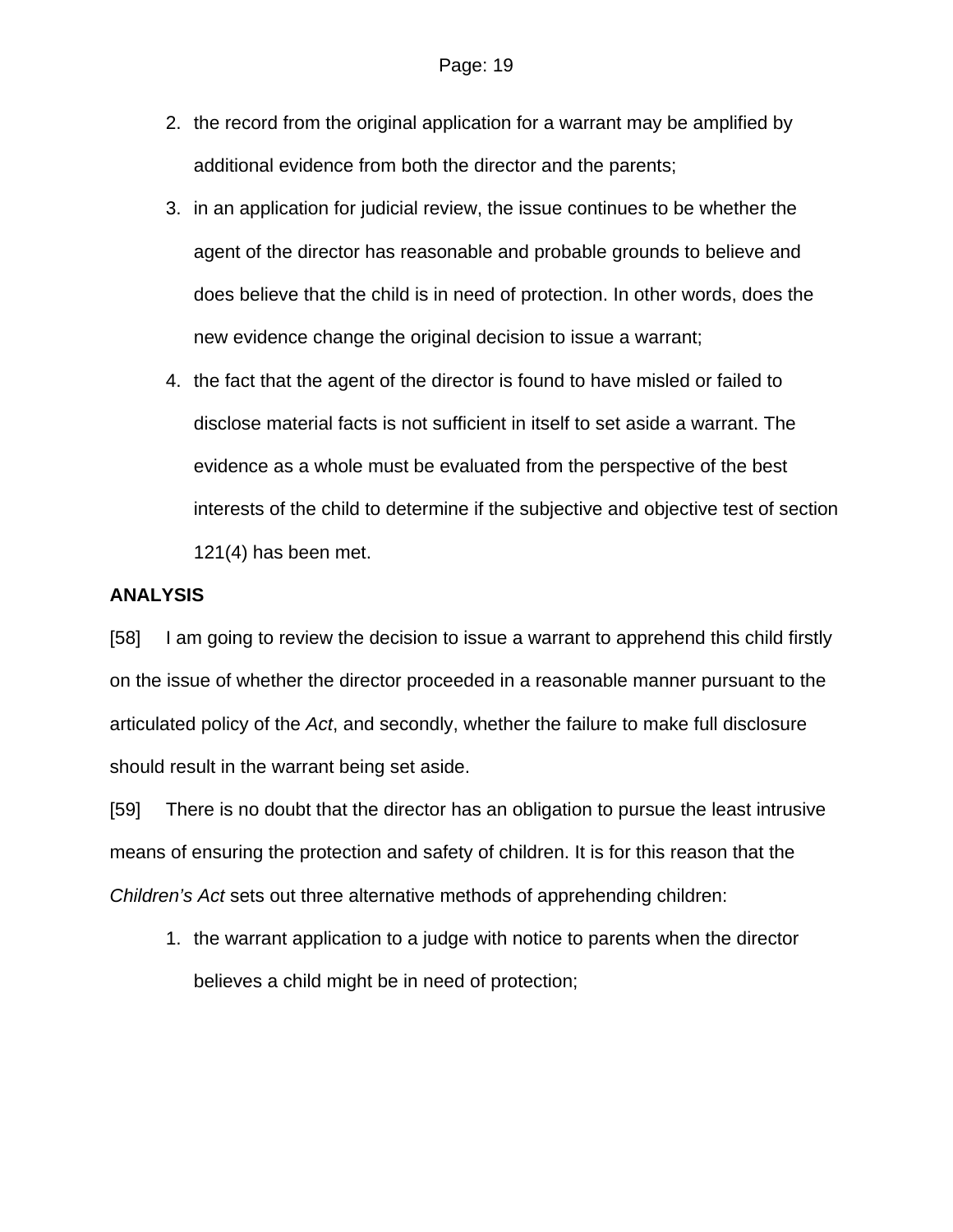- 2. the warrant application to a judge without parental notice when the director has reasonable and probable grounds to believe the child is in need of protection; and
- 3. apprehension without prior judicial approval or notice to the parents when the director has reasonable and probable grounds to believe that the child is in immediate danger.

[60] In this case, the director made reasonable attempts to engage the parents and encourage them to make a plan for the health and safety of their child. This process took place over six weeks preceding the birth of the child and did not lead to concrete plans from the parents of the child to stay with family or have the necessary support to live on their own. It was clearly understood by the parents that they had to have a safety plan in place before leaving the hospital. Despite a parental wish to put a plan in place, there is no evidence that such a plan was or would be in place. Given the evidence of the mother's doctor that the mother was too immature to raise a child on her own and would need constant support, I am of the view that the director approached the issue in a measured way. While the director has a statutory obligation to support parents, the parents themselves must be capable and cooperative to put a 24-hour support plan in place. While there may have been potential, it was unfortunately never realized.

[61] I am critical of the director's failure to disclose the fact that the parents attended a meeting on June 22, 2006. Such failure to disclose can undermine the judicial process as well as embitter parents who will conclude that the without notice warrant procedure is unfair. That said, I do not find that the lack of disclosure in this case affected the basic reasonable and probable grounds that the child was in need of protection. The teenage